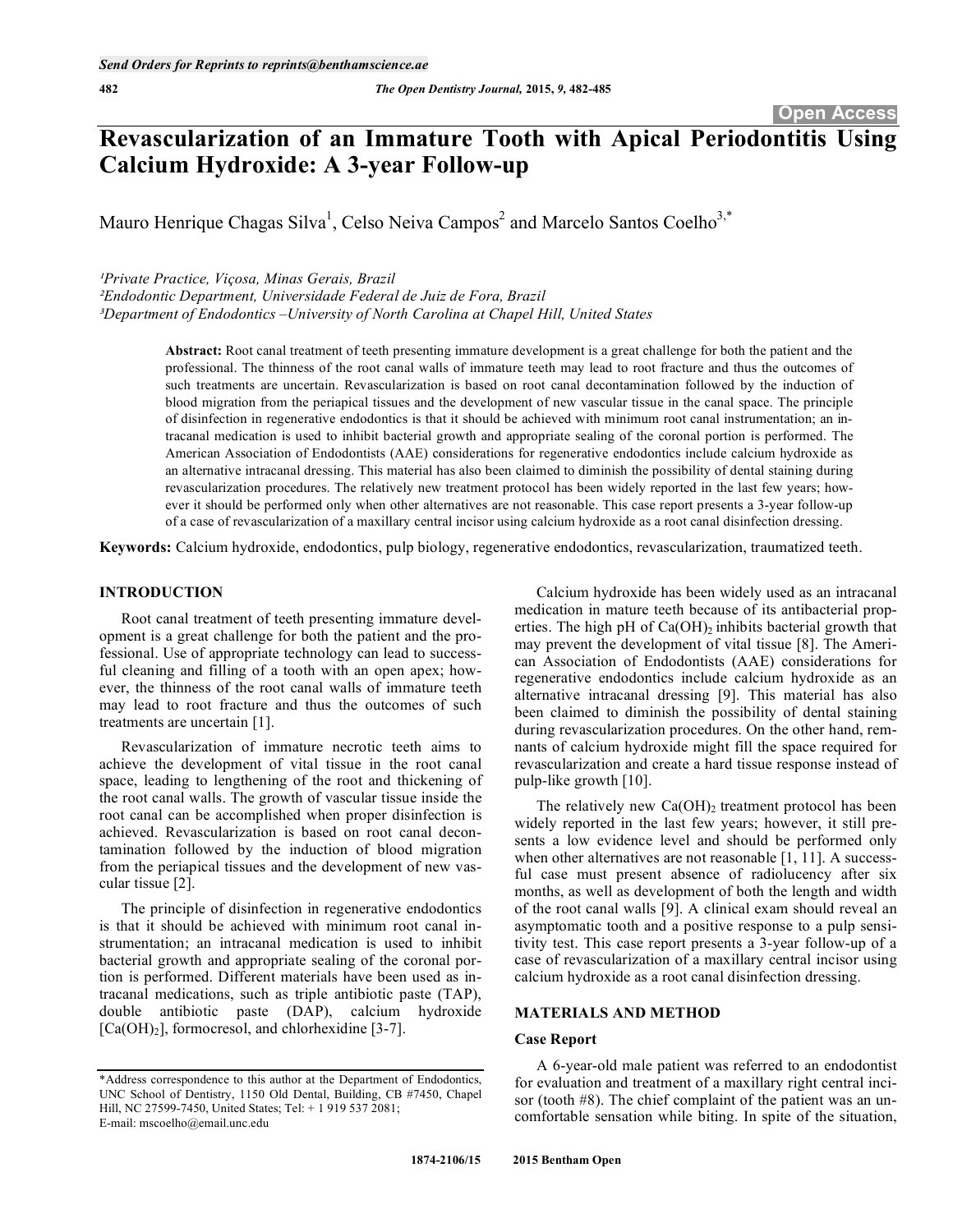#### *Revascularization of an Immature Tooth with Apical Periodontitis The Open Dentistry Journal,* **2015***, Volume 9* **483**

no medication was required at the time. The patient related a trauma to the front teeth four months ago. His medical history was reviewed and nothing relevant was found.

During clinical consultation, the tooth presented no color change when compared to the adjacent teeth. Periodontal probing was within the normal limits and no mobility was found. Swelling was present at the apical area of the tooth, which was symptomatic to percussion and palpation (Fig. **1**). The tooth did not respond to cold and hot temperature testing, and electric pulp testing (EPT) also showed a negative response.



**Fig. (1).** (**a**) Teeth presenting no sign of discoloration. (**b**) Baseline periapical radiograph of right maxillary incisor. (**c**) Swelling on apical area right maxillary incisor.

Periapical radiographs were taken and showed incomplete root formation, an open apex, and thin root canal walls in both teeth #8 and #9. A radiolucent area was observed in the apical third of the maxillary right incisor (Fig. **1**). The initial diagnosis was symptomatic apical periodontitis.

Treatment options were discussed with the patient´s parents. Revascularization was chosen and an informed consent form was signed.

At the first visit, the tooth was anesthetized using 1.8 mL of 3% lidocaine 1:100,000 epinephrine and a rubber dam was placed for isolation. The pulp chamber was reached and copiously irrigated with 3% sodium hypochlorite (NaOCl). Working length (WL) was determined using an electronic apex locator (ROOT ZX; J Morita, Kyoto, Japan) and an xray was taken to confirm the position of the file. The root canal walls were carefully debrided with size 80 k-files (Dentsply-Maillefer, Ballaigues, Switzerland) and dried with the aid of paper points. A calcium hydroxide paste was obtained by mixing  $Ca(OH)_2$  (Fórmula & Ação, São Paulo, Brazil) with sterilized distilled water and a dressing was placed using a lentulo spiral root canal filler. The  $Ca(OH)_2$ dressing was placed so that it filled the root canal space up to the apical third. A double seal of Coltosol (Vigodent, Coltene, France) and Fuji IX (GC America, Alsip, USA) was used as a temporary restoration of the access cavity.

After 4 weeks, the patient returned for the second appointment. At this time, the patient was asymptomatic, and no pain was reported upon vertical percussion and palpation. The swelling had ceased and a periodontal probe remained within normal limits. The tooth was anesthetized using 1.8 mL 3% mepivacaine without a vasoconstrictor (Scandonest Plain; Septodont, Saint-Maur-des-Fossés, France). After rubber dam placement, the restoration was removed and the canal was irrigated with 3% NaOCl, allowing removal of the Ca(OH)<sub>2</sub> dressing. A size 40 k-file with a bent tip was used to promote bleeding into the root canal space. After clot formation, a collagen matrix (Hemospon; Technew Ind. & Comercio, Rio de Janeiro, Brazil) and white mineral trioxide aggregate (MTA) (Angelus; Londrina, Paraná, Brazil) were placed 3 mm below the cement enamel junction (CEJ). Finally, the access cavity was closed with composite.

The tooth was clinically and radiographically followed up for 6 months (Fig. **2**). All clinical conditions presented were normal. Radiographic evaluation showed slight lengthening of the root, no enlargement of the root canal walls, and an absence of radiolucency. A 3-year review showed an asymptomatic tooth and a slight color change at the crown (Fig. **3**). A closed apex could be visualized and the root had lengthened to the same size as that of tooth #9. Thickening of the root was not notable and radiopaque tissue partially filled the root canal space (Fig. **4**).



**Fig. (2).** (**a**) Six-month follow-up periapical radiograph. (**b**) Oneyear follow-up periapical radiograph.



**Fig. (3).** (**a**) Initial clinical aspect and (**b**) final clinical aspect.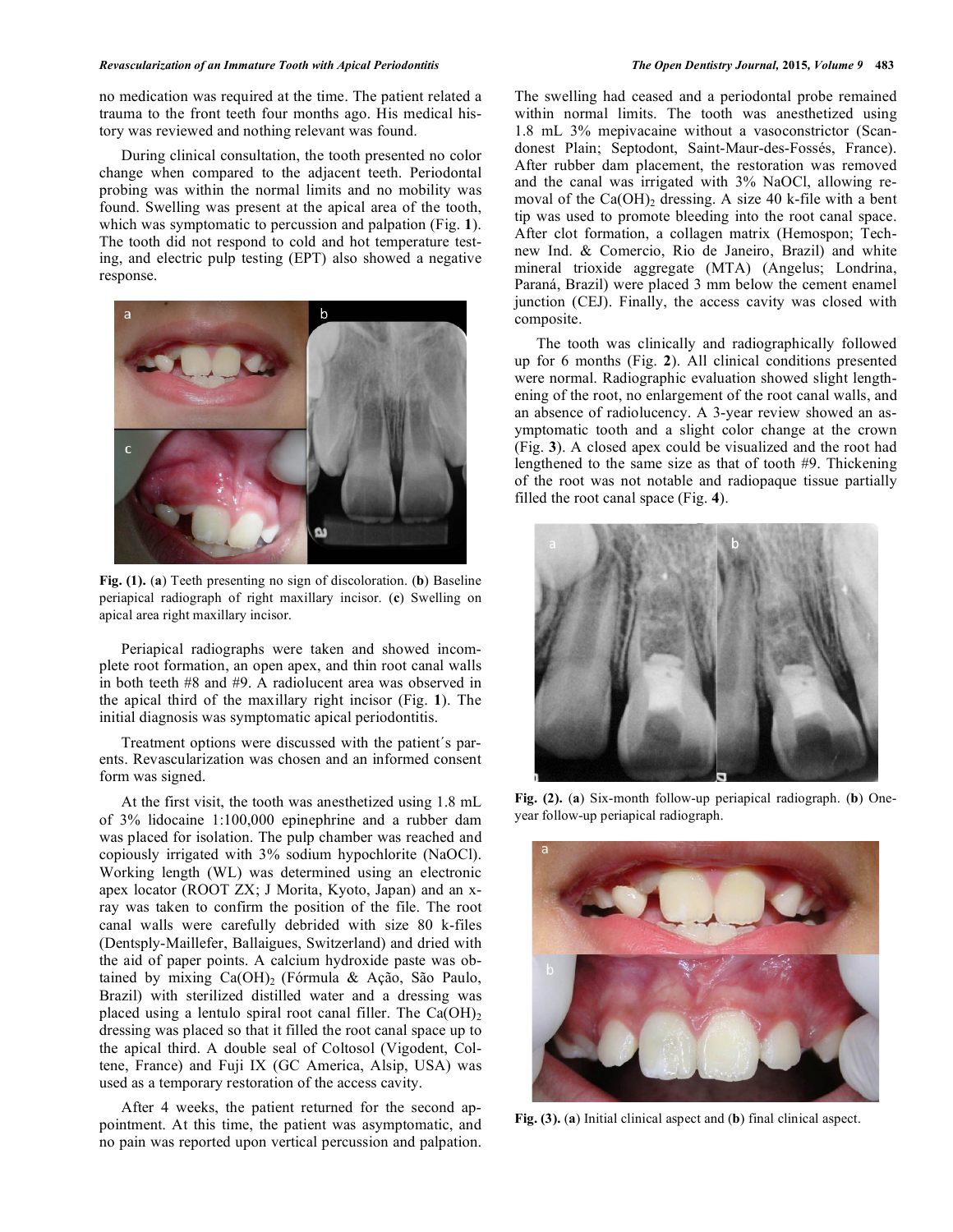

**Fig. (4).** Three-year follow-up periapical radiograph.

#### **DISCUSSION**

The concept of regenerative endodontics was pioneered by Nygaard-Ostby [12]. Recently, Banchs & Trope [2] reintroduced regenerative endodontics to modern endodontics, and the publication of many case reports and case series has followed [13].

This case reports a successful 3-year outcome of regenerative endodontic therapy of a maxillary central incisor presenting necrotic pulp and symptomatic apical periodontitis due to trauma. Different procedures were considered, but the benefits of revascularization outweighed the disadvantages. In spite of the still controversial scientific evidence for this treatment protocol [1], the choice of revascularization for this case was reasonable. Conventional root canal treatment of an immature tooth would have been technically challenging; long term apexification therapy using  $Ca(OH)_2$  or MTA apexification might have induced apex closing fully, but clearly do not allow root development. Besides, using  $Ca(OH)_2$  as a long-term dressing has the potential to increase the risk of root fracture [14].

The American Association of Endodontists considerations for regenerative endodontics states that absence of symptomatology and bone healing are the first aims of these procedures [9]. In fact, after disinfection and a 4-week medication period, the patient was asymptomatic and the swelling had ceased. Moreover, a 6-month follow-up showed bone formation in the periapical area. A positive response to the EPT is a sign that the tissue which has developed is a vital tissue. However, in the present case, the patient's response to the EPT was negative. In a prospective analysis of 16 consecutive cases of revascularization, Kahler *et al.* [13] found only 5 positive responses to the EPT. Other authors have also reported negative results for the EPT after regenerative endodontic procedures [4, 15].

Canal wall thickening and increased root length are the secondary goal of regenerative endodontic procedure (AAE). The present case showed evidence of an increase in root wall length as well as apical closing. However, by comparing the preoperative and postoperative radiographs, it was not possible to confirm that the root walls had increased in thickness. A retrospective study has shown that when compared to triple antibiotic paste (TAP) and formocresol, calcium hydroxide is also able to promote further development of the pulpdentin complex, with the TAP producing greater differences in root wall thickness. Nevertheless,  $Ca(OH)_2$ , especially when placed beyond the coronal half, was not as efficient as TAP in promoting root wall thickening [5].

 $Ca(OH)<sub>2</sub>$  has the advantage of being compatible with the survival of the stem cells of the apical papilla (SCAP), thus allowing their proliferation. A recent study showed that TAP, double antibiotic paste (DAP), and modified TAP in different concentrations reduced the survival of stem cells. On the other hand,  $Ca(OH)_{2}$ , even in high concentrations, maintained the viability of stem cells [16]. However, in the current case, the radiographic images showed spots of radiopaque tissue inside the root canal, suggesting that nonpulp-like tissue had been formed.

One benefit of using  $Ca(OH)_2$  is that it diminishes the risk of tooth staining. In the case presented here, a minor change in color was noticed after the treatment had been completed. Calcium hydroxide was proven to be removed effectively from the root canal with minimum residual presence [17]. A collagen matrix was placed between the blood clot and the MTA, so it is unlikely that blood or  $Ca(OH)_2$ were responsible for the staining observed. On the other hand, MTA cannot be ruled out as a cause of the staining, as previous studies have demonstrated the potential for white MTA to stain teeth [18]. A different approach to MTA manipulation involving the addition of propylene glycol has been tested with good results regarding tooth staining [19]. Biodentine also has the potential to be an alternative to MTA with desirable properties [20]. Further studies should be considered in order to find the most appropriate material to avoid tooth discoloration after revascularization procedures.

## **CONCLUSION**

This case reports a 3-year follow-up of a revascularization procedure using calcium hydroxide as the disinfection medicament. The treatment was successful in resolving symptomatology and promoting bone formation and root lengthening. Root thickening and tooth discoloration presented questionable findings.

# **CONFLICT OF INTEREST**

The authors confirm that this article content has no conflict of interest.

# **ACKNOWLEDGEMENTS**

Declared none.

#### **REFERENCES**

- [1] Hargreaves KM, Diogenes A, Teixeira FB. Paradigm lost: a perspective on the design and interpretation of regenerative endodontic research. J Endod 2014; 40: S65-9.
- [2] Banchs F, Trope M. Revascularization of immature permanent teeth with apical periodontitis: new treatment protocol? J Endod 2004; 30: 196-200.
- [3] Windley W 3<sup>rd</sup>, Teixeira F, Levin L, Sigurdsson A, Trope M. Disinfection of immature teeth with a triple antibiotic paste. J Endod 2005; 31: 439-43.
- [4] Soares Ade J, Lins FF, Nagata JY, *et al.* Pulp revascularization after root canal decontamination with calcium hydroxide and 2% chlorhexidine gel. J Endod 2013; 39: 417-20.